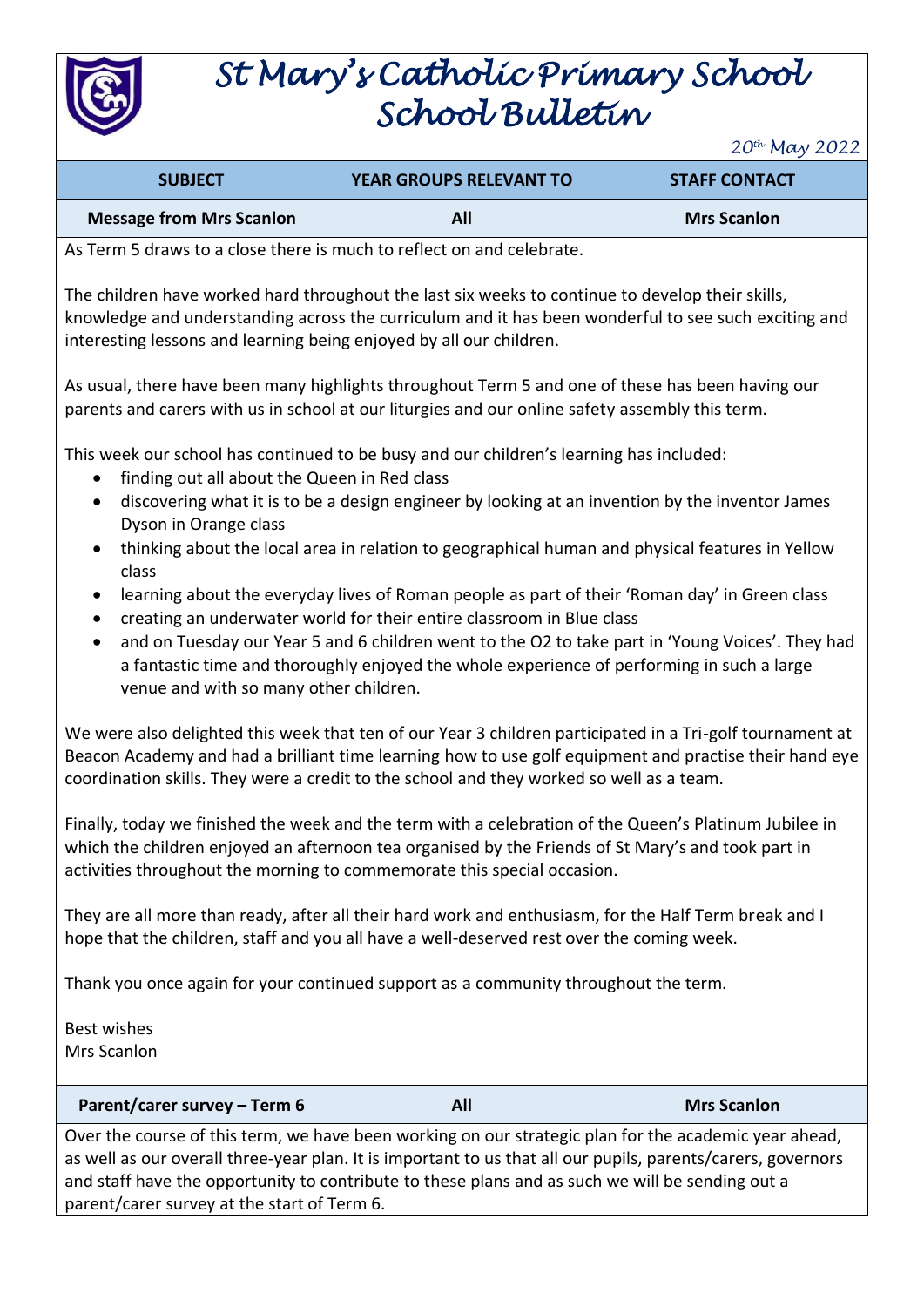| We are very much looking forward to receiving your feedback and ideas and suggestions as we journey<br>forward together here at St Mary's over the coming months and years.                                                                                                                                                                                                                                                                                                                                                                                                                       |                                                                                                                                                                                                                  |  |  |  |  |  |
|---------------------------------------------------------------------------------------------------------------------------------------------------------------------------------------------------------------------------------------------------------------------------------------------------------------------------------------------------------------------------------------------------------------------------------------------------------------------------------------------------------------------------------------------------------------------------------------------------|------------------------------------------------------------------------------------------------------------------------------------------------------------------------------------------------------------------|--|--|--|--|--|
| <b>Farewell from Mrs Allcorn</b>                                                                                                                                                                                                                                                                                                                                                                                                                                                                                                                                                                  | All                                                                                                                                                                                                              |  |  |  |  |  |
| <b>Mrs Allcorn</b><br>Thank you and Goodbye                                                                                                                                                                                                                                                                                                                                                                                                                                                                                                                                                       |                                                                                                                                                                                                                  |  |  |  |  |  |
| The time has come for me to say Goodbye to St Mary's, but I will still be around as a parent for many<br>years to come and a member of the FSM. I have thoroughly enjoyed my time working in the school office<br>and it's with a very heavy heart that I say Goodbye.<br>St Mary's is a very special place for our children as well as to work, so it has been an absolute privilege to<br>be of service to the children, the staff and to you, the parents.<br>Thank you all for being so wonderful and making my time at St Mary's such a happy and enjoyable role.<br>All my Love, Sabrina xx |                                                                                                                                                                                                                  |  |  |  |  |  |
| <b>Y4 Multiplications Table Check</b><br><b>June 2022</b>                                                                                                                                                                                                                                                                                                                                                                                                                                                                                                                                         | Year 4 parents/carers<br><b>DfE</b>                                                                                                                                                                              |  |  |  |  |  |
|                                                                                                                                                                                                                                                                                                                                                                                                                                                                                                                                                                                                   | Please see attached a leaflet for parents and carers from the DfE with regards to the Multiplication<br>Tables Check which our Y4 children will be taking on their return after the Half term Break in June 2022 |  |  |  |  |  |
| <b>Phonics Check - Y1</b>                                                                                                                                                                                                                                                                                                                                                                                                                                                                                                                                                                         | Year 1 parents/carers                                                                                                                                                                                            |  |  |  |  |  |
| Year 1 will be completing the Phonics Screening Check during the week of 6th -10th June which is the<br>first week back after the Half Term Break                                                                                                                                                                                                                                                                                                                                                                                                                                                 |                                                                                                                                                                                                                  |  |  |  |  |  |
| <b>School Attendance Reminder</b>                                                                                                                                                                                                                                                                                                                                                                                                                                                                                                                                                                 | <b>Mrs Scanlon</b><br><b>All</b>                                                                                                                                                                                 |  |  |  |  |  |
| Please be aware that school attendance is mandatory and the usual rules continue to apply, including:                                                                                                                                                                                                                                                                                                                                                                                                                                                                                             |                                                                                                                                                                                                                  |  |  |  |  |  |
| · a parent's duty to ensure that their child attends regularly at school, where the child is a registered pupil<br>at school<br>· schools' responsibilities to record attendance and follow up absence<br>the ability for schools and local authorities to issue sanctions, including fixed penalty notices in line with<br>local authorities' codes of conduct.                                                                                                                                                                                                                                  |                                                                                                                                                                                                                  |  |  |  |  |  |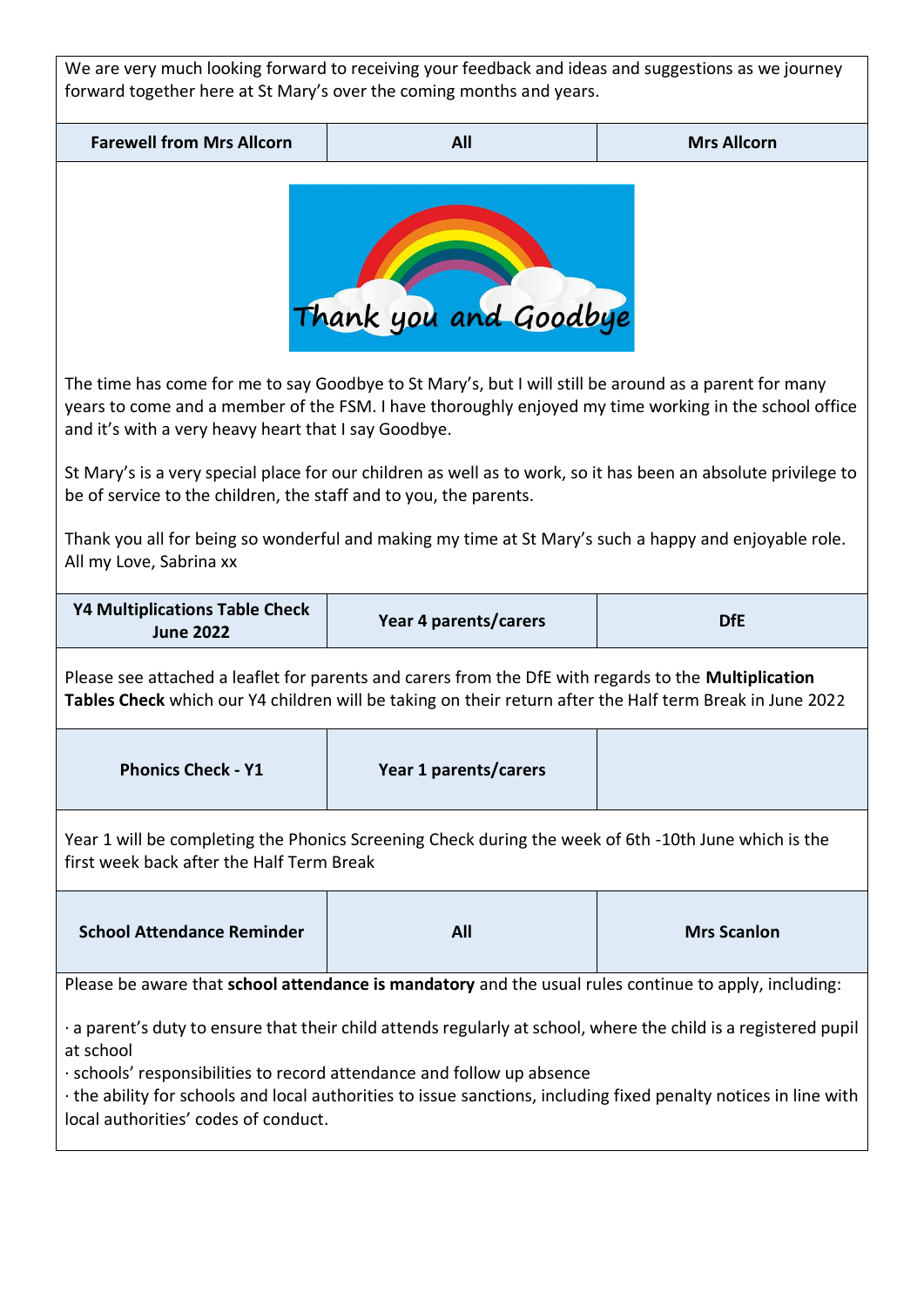| <b>WHAT IS GOOD ATTENDANCE?</b>                                                                                                                                                                                                                                                                            |                                                 |                           |                                     |                                     |                           |  |                  |
|------------------------------------------------------------------------------------------------------------------------------------------------------------------------------------------------------------------------------------------------------------------------------------------------------------|-------------------------------------------------|---------------------------|-------------------------------------|-------------------------------------|---------------------------|--|------------------|
| $\frac{190}{\text{days}}$                                                                                                                                                                                                                                                                                  | $\frac{180}{\text{days}}$                       | $\frac{178}{\text{days}}$ | $\frac{163}{\text{days}}$           | $\frac{161}{\text{days}}$           | $\frac{143}{\text{days}}$ |  |                  |
| 100%                                                                                                                                                                                                                                                                                                       | 95%                                             | 94%                       | 86%                                 | 85%                                 | 75%                       |  |                  |
|                                                                                                                                                                                                                                                                                                            | Good                                            | <b>Worrying</b>           |                                     | <b>Serious Concern</b>              |                           |  |                  |
|                                                                                                                                                                                                                                                                                                            |                                                 |                           |                                     |                                     |                           |  |                  |
|                                                                                                                                                                                                                                                                                                            | Only 1-2 day<br>missed per term                 |                           | Between 3-8 days<br>missed per term | More than 9 days<br>missed per term |                           |  |                  |
|                                                                                                                                                                                                                                                                                                            | <b>Charity Fundraiser</b><br><b>Green Class</b> |                           |                                     | All                                 |                           |  | <b>Miss Cook</b> |
| Green class have chosen to support Cancer Research as their class charity. On Monday 20 <sup>th</sup> June we are<br>holding a sports personality day, in which all pupils in all year groups can come to school dressed as<br>either a sports personality, or someone representing their favourite sport. |                                                 |                           |                                     |                                     |                           |  |                  |
| Please note that there is no need to buy any special clothing as dressing up is completely optional.<br>There will be a fun obstacle course to take part in on the field at lunchtime.                                                                                                                     |                                                 |                           |                                     |                                     |                           |  |                  |
| We are asking for a voluntary contribution of £1 to come to school in your sporty clothes to raise money<br>for Cancer Research.                                                                                                                                                                           |                                                 |                           |                                     |                                     |                           |  |                  |
| Thank you for your support.                                                                                                                                                                                                                                                                                |                                                 |                           |                                     |                                     |                           |  |                  |
|                                                                                                                                                                                                                                                                                                            | All<br><b>Rose Hill School Activity Camp</b>    |                           |                                     |                                     | <b>Rose Hill School</b>   |  |                  |
| Please see the attached Flyer and below poster for a Summer Activity Camp at Rose Hill School in<br>Tunbridge Wells.                                                                                                                                                                                       |                                                 |                           |                                     |                                     |                           |  |                  |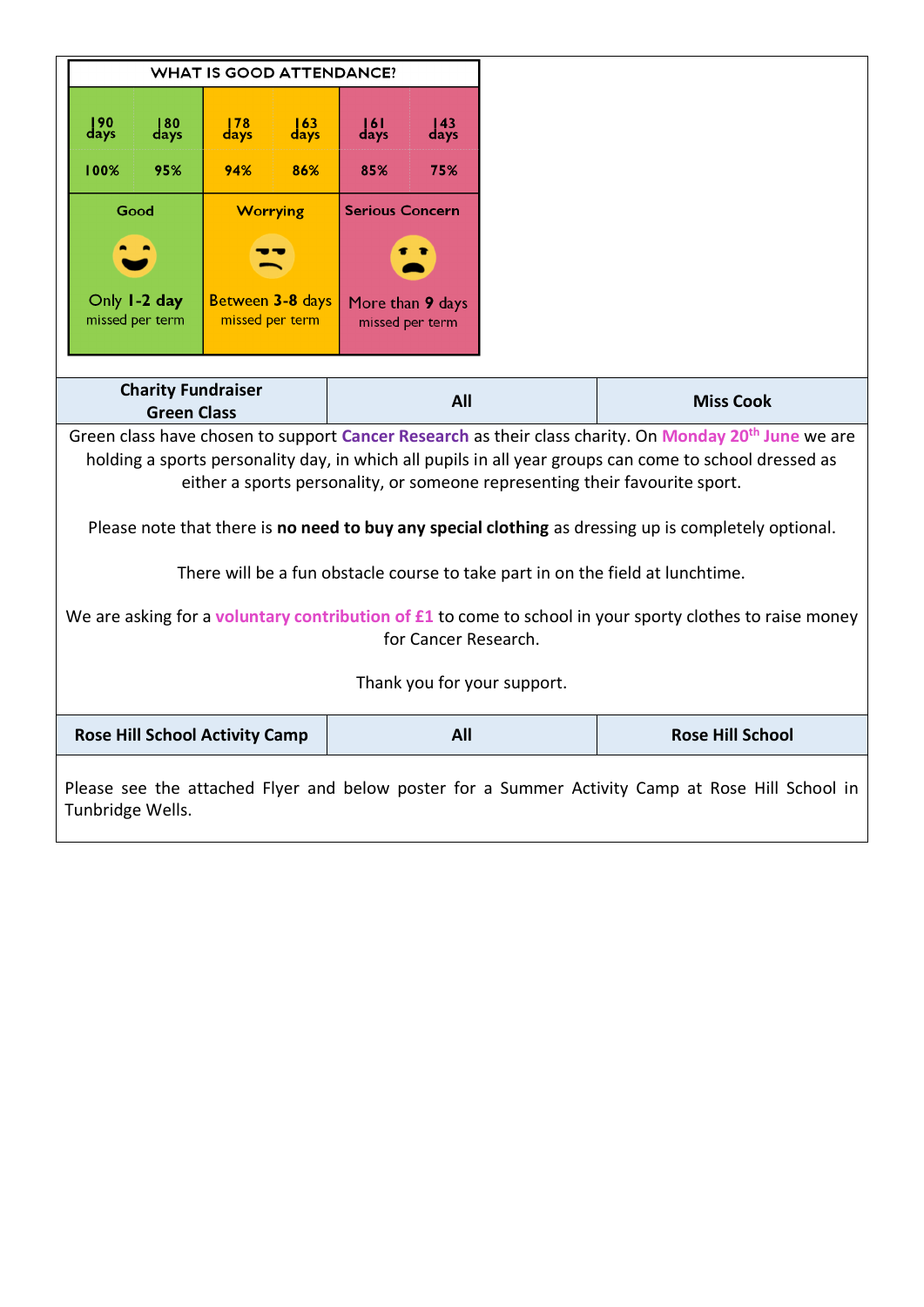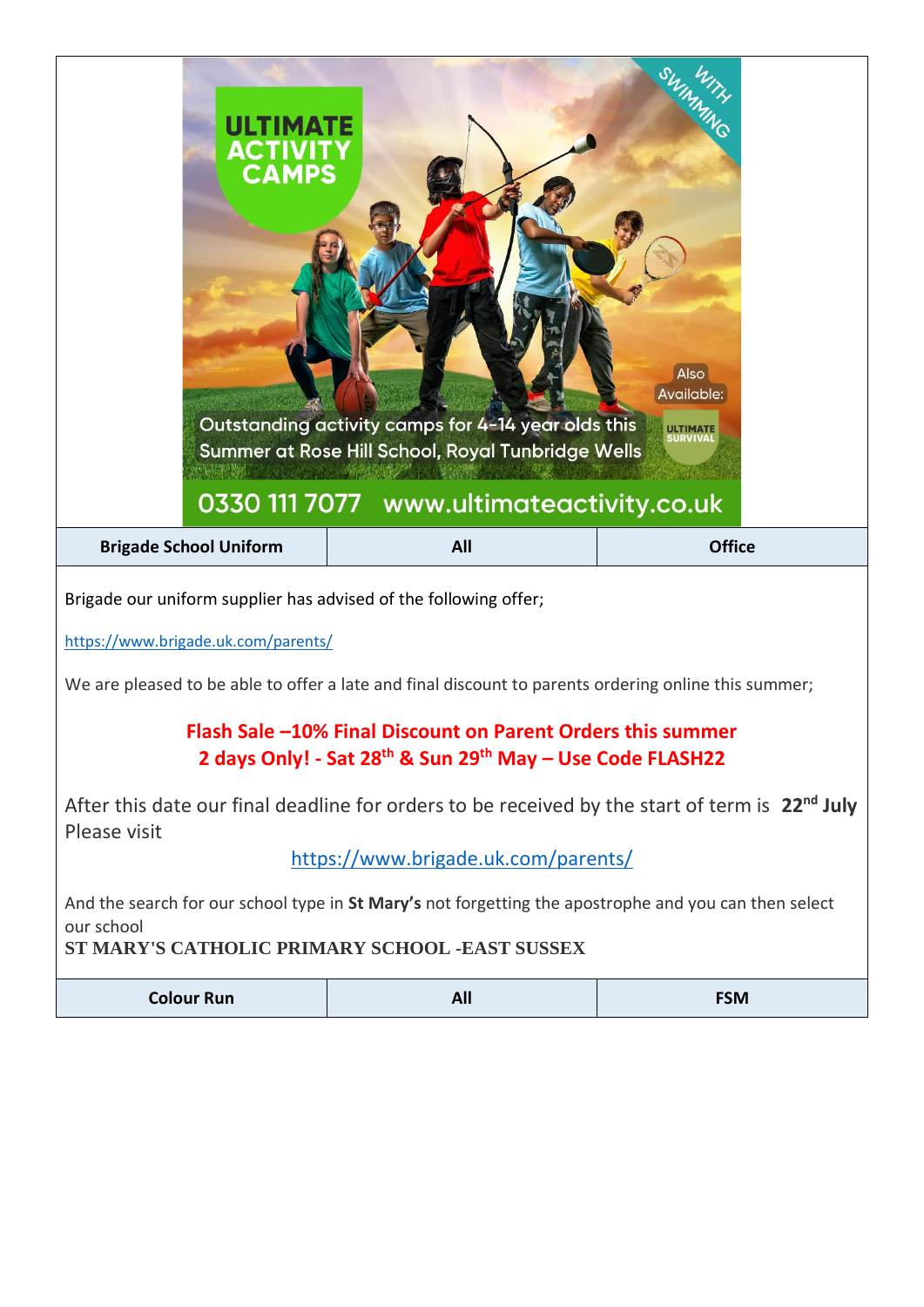The FSM would like to say a huge thank you to all who attended the colour run on Sunday. The event made an amazing **£504.23** plus sponsorship money.

We also wish to remind you that you still have time to collect sponsorship for taking part and we will give a prize to the family who raises the most. Please bring all sponsorship money to the school office aby the 6 th June 2022

We had so much fun and would like to share some of the photographs taken.

We also wish to remind you that you still have time to collect sponsorship for taking part and we will give a prize to the family who raises the most.



**Cake sale All Friends of St Mary's**

Reception class held their cake sale this week.

## They raised a fantastic £325.60.

Thank you to all the reception class parents and carers that provided all the amazing cakes and treats for sale and to all the school community who bought the goods at the sales.

That was the final class cake sale of the school year. Thank you to all the classes efforts and the money raised for the benefit of their class.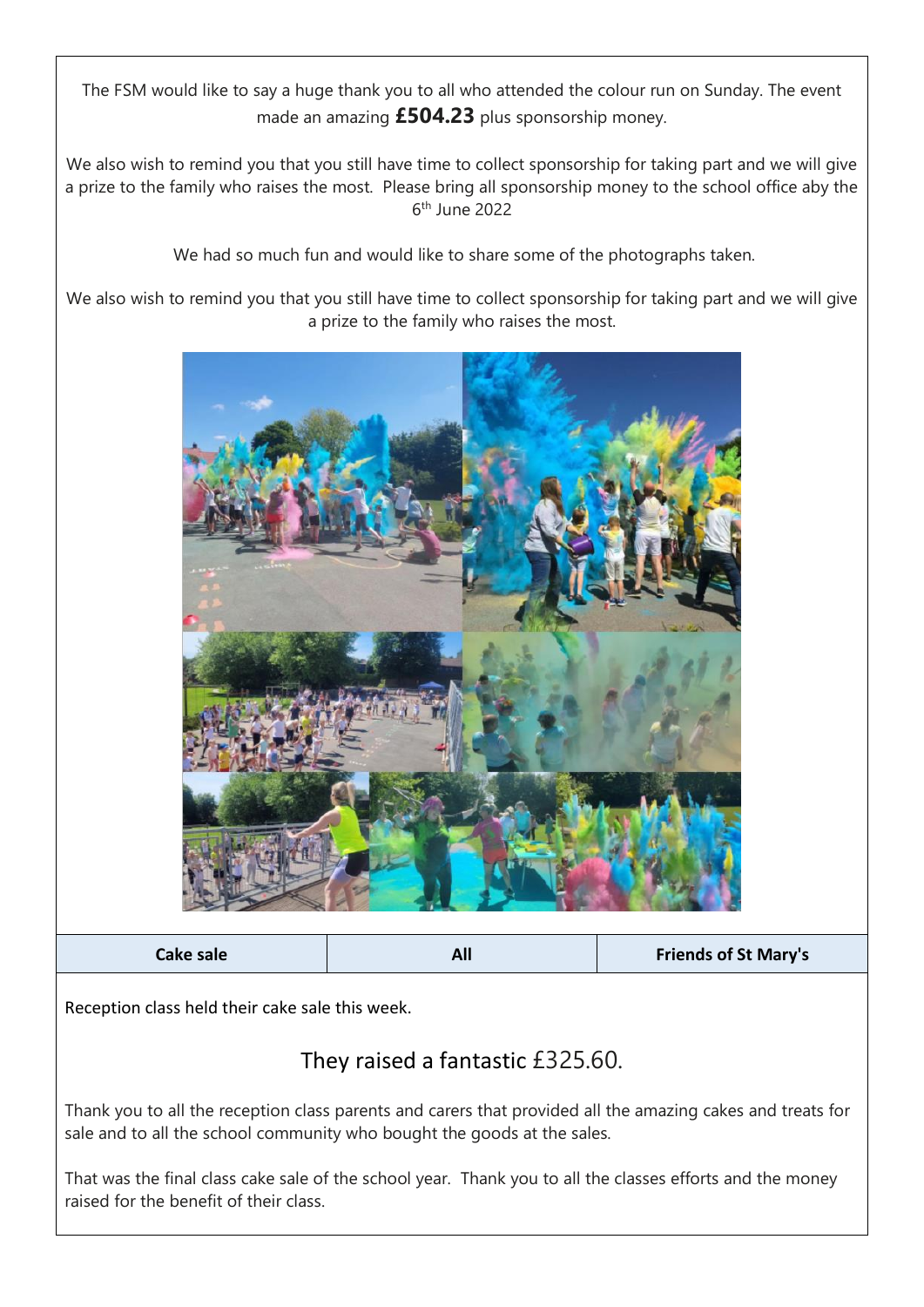| Learn to tie your shoelaces                                                                                                                                                                                                                |                                    |                | All                                       |                     |                                            |                       | <b>Miss Cook</b>                            |                                                                           |  |
|--------------------------------------------------------------------------------------------------------------------------------------------------------------------------------------------------------------------------------------------|------------------------------------|----------------|-------------------------------------------|---------------------|--------------------------------------------|-----------------------|---------------------------------------------|---------------------------------------------------------------------------|--|
| Year 3 have been challenged with learning to tie their shoelaces. Here is a video to help explain the<br>process: https://www.youtube.com/watch?v=o_wuRz3TSno, which I thought I would share in case it<br>helps others in the school too. |                                    |                |                                           |                     |                                            |                       |                                             |                                                                           |  |
|                                                                                                                                                                                                                                            | <b>Bags to School</b>              |                |                                           | All                 |                                            |                       | <b>Friends of St Mary's</b>                 |                                                                           |  |
| If you are having a clear out over half term, we have another                                                                                                                                                                              |                                    |                |                                           |                     |                                            |                       |                                             |                                                                           |  |
|                                                                                                                                                                                                                                            |                                    |                |                                           |                     | <b>Bag2School collection on 16th June.</b> |                       |                                             |                                                                           |  |
| Please drop your donations off on Wednesday 15th if possible. We can accept bags until 9am on Thursday<br>16th<br>as                                                                                                                       | they                               |                | will                                      | be                  | collected                                  |                       | between                                     | $9-12.$                                                                   |  |
| Ask your friends and neighbours if they have anything they can donate. The school receives money on the<br>weight                                                                                                                          | of<br>the                          |                | items,                                    | SO                  | the                                        | heavier               | the                                         | better!                                                                   |  |
| <b>WHAT</b>                                                                                                                                                                                                                                |                                    |                |                                           | <b>WE</b>           |                                            |                       |                                             | <b>COLLECT</b>                                                            |  |
| We<br>accept                                                                                                                                                                                                                               | the                                |                | following                                 | 'good               | quality'                                   | items                 | for                                         | RE-USE*:                                                                  |  |
| Men's,<br>Paired<br>Handbags<br>Hats                                                                                                                                                                                                       | Ladies'<br>shoes                   | (tied          | together                                  | and                 | or                                         | Children's<br>elastic | band                                        | clothing<br>around)                                                       |  |
| <b>Bags</b><br><b>Scarves</b><br>Jewellery<br>Lingerie<br>Socks<br><b>Belts</b>                                                                                                                                                            |                                    |                |                                           | and                 |                                            |                       |                                             | ties                                                                      |  |
| Soft<br>Household<br>Household<br>Household<br>Household                                                                                                                                                                                   | bedding                            | (bed           | sheets,                                   |                     | pillow<br>cases                            | and                   | duvet                                       | toys<br>linen<br>curtains<br>towels<br>covers)                            |  |
| $\ast$<br>We                                                                                                                                                                                                                               | reserve                            | the            | right                                     | to                  | refuse                                     | any                   | unsuitable                                  | items                                                                     |  |
| We                                                                                                                                                                                                                                         |                                    | D <sub>O</sub> |                                           |                     | <b>NOT</b>                                 |                       |                                             | accept:                                                                   |  |
| Duvets<br>Pillows<br>Carpets,<br>rugs<br>Soiled,<br>School<br>Corporate<br><b>Textile</b><br>All money goes back to the school so a great cause. Thank you for your continued support.                                                     | and<br>painted,<br>uniforms<br>off | mats<br>cuts,  | (including)<br>ripped<br>with<br>clothing | and<br>and<br>yarns | bath,<br>or<br>and<br>or                   | shower<br>and         | toilet<br>and<br>wet<br>without<br>threaded | blankets<br>cushions<br>mats)<br>clothing<br>logo<br>workwear<br>material |  |
|                                                                                                                                                                                                                                            |                                    |                |                                           |                     |                                            |                       |                                             |                                                                           |  |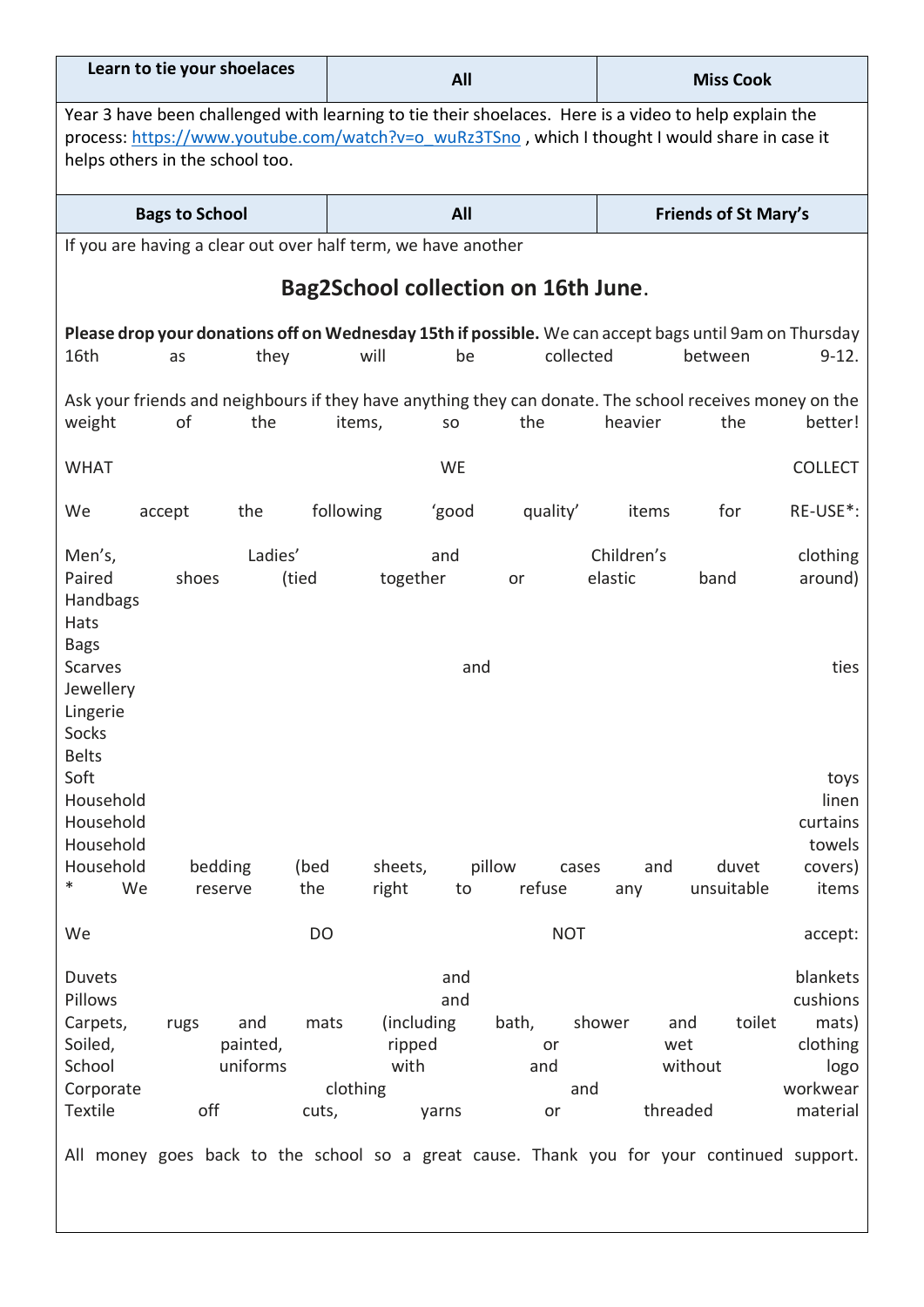| <b>Second Hand Uniform</b>                                                                                                                                                                                                                                                                                                                                                                                                                               | <b>All</b><br><b>Friends of St Mary's</b> |  |  |  |  |  |
|----------------------------------------------------------------------------------------------------------------------------------------------------------------------------------------------------------------------------------------------------------------------------------------------------------------------------------------------------------------------------------------------------------------------------------------------------------|-------------------------------------------|--|--|--|--|--|
| Our second-hand uniform stock of badged items polo tops, cardigans and jumpers are very low for ages<br>above 5 to 6. If you have items that are no longer needed, please donate to the school who then resell to<br>raise funds. We are planning to hold a second-hand uniform sale for all sizes in the school hall on<br>Wednesday 6 <sup>th</sup> July so people can stock up for the new school year. All donations grateful received.<br>Thank you |                                           |  |  |  |  |  |
| <b>Diary Dates</b>                                                                                                                                                                                                                                                                                                                                                                                                                                       | <b>Office</b><br>All                      |  |  |  |  |  |
| Important                                                                                                                                                                                                                                                                                                                                                                                                                                                |                                           |  |  |  |  |  |
| The following INSET DAYS have been decided for the next academic school year 2022/23. School<br>will be closed to all pupils on these days.                                                                                                                                                                                                                                                                                                              |                                           |  |  |  |  |  |

**1st September 2022 nd September 2022 rd January 2023 th July 2023 st July 2023**

## **2022/23 Term Dates**

| Term 1            | 5 September 2022 | 21 October 2022  |
|-------------------|------------------|------------------|
| Autumn break      | 24 October 2022  | 28 October 2022  |
| Term 2            | 31 October 2022  | 16 December 2022 |
| Christmas break   | 19 December 2022 | 2 January 2023   |
| Term <sub>3</sub> | 4 January 2023   | 10 February 2023 |
| February break    | 13 February 2023 | 17 February 2023 |
| Term 4            | 20 February 2023 | 31 March 2023    |
| April break       | 3 April 2023     | 14 April 2023    |
| Term 5            | 17 April 2023    | 26 May 2023      |
| May break         | 29 May 2023      | 2 June 2023      |
| Term 6            | 5 June 2023      | 19 July 2023     |

Monday May 1st 2023 is a Public Bank Holiday - School is closed

## **TERM 6**

(Split into weeks)

06.06.22 - First Day of Term for Pupils 09.06.22 - New Reception Class 2022 Make and Take Session 10am - 11am

> 13.06.22 to 17.6.22 Beacon Open week tours - Indigo class 13.06.22 - Red and Indigo Class group photos 16.06.22 - Bags to School Collection - Friends of St Mary's 17.06.22 - Father's Day Gift Sale - Friends of St Mary's

23.06.22- New Reception Class 2022 Stay and Play Session 10am - 11am 24.06.22 to 27.06.22 - Indigo and Violet Classes Residential at PGL Windmill Hill